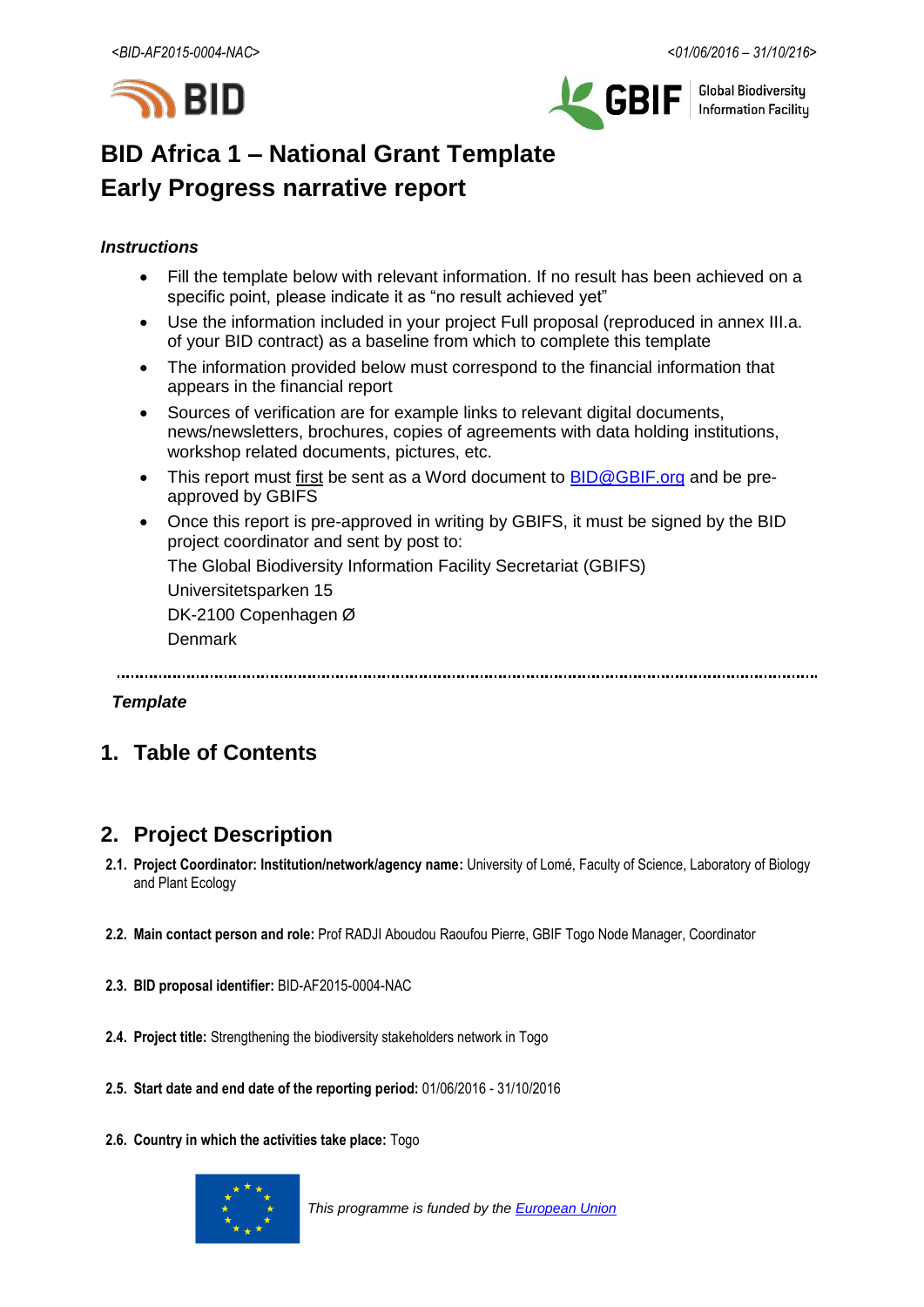



# **3. Overview of results**

#### **3.1. Executive summary**

*Give a short summary of the activities implemented and the outcomes of the project for the reporting period (no more than ½ page)*

Following the approval notification by BID program Team, the project have been finalized and contract signed. Then first amount of € 12,000 was paid. Indeed, from the receipt of this start-up funds, two working sessions allowed the pilot project team to plan activities including the launch meeting. The first meeting was held at the Ministry of Environment and Forestry Resources (MERF) and the second at the University of Lomé.

The first meeting bring together all local partners for more understanding of BID program and review activities planned in the full proposal submitted.

On the preparing sessions, the pilot team suggested and decided to meet officially data holders before any CE workshop. Objectives of this meeting that is not included in the full proposal submitted is to launch officially the project by inviting media to cover and relay the event and let people -other data holders not listed in the first list provided by the local partners - come out and join the Node and partners.

#### **This launch meeting can be considering as sensitization workshop planned in the full proposal.**

The second working session has harmonized the program of this launch meeting.

The major activity of these first months is undoubtedly the launch meeting of the BID program in Togo. It was held in September 7, 2016 at the University of Lomé (WASCAL meeting room). It brought together 31 participants from 18 institutions among which are all Conventions from MERF, University of Lomé with all partners (departments of Botany, Zoology), NGOs and the Togolese Federation of Traditional Medicine Practitioners.

Apart from launching officially the BID Project in Togo, the objectives of this meeting are to establish a national network of data owners and users on biodiversity and to define together data mobilization strategies and their publication to increase Togo presence in GBIF community.

After the welcoming words addressed by the Dean of the Faculty of Sciences, the opening ceremony was chaired by the Secretary General of MERF followed by an introductory communication (on GBIF organization and BID Program) presented by Togo GBIF Node manager (Prof Radji Pierre).

After coffee break, the participants followed two communications on Data types by Dr Kossi Adjonou and Data format published by GBIF by Sodjinou Edjedu.

Many fruitful exchanges including sensitive data, the link between biodiversity and agriculture, GBIF institutional support, duplicate management, copyright, etc. allowed to participants, better understanding of GBIF value and importance. The need for capacity building in the various themes discussed during the meeting was raised and the two workshops planned were scheduled. New registration on GBIF site is planning on the CE workshop agenda but all institutions are free to contact the Node for an earlier registration.

A round table led to list the data available from the participating institutions.

#### **3.2. Progress against expected milestones:**

| <b>Expected milestones/activities</b>                                                                                                     | Completed?<br>Yes/No | <b>Explanatory notes</b>                                                                                                                                             | <b>Sources of verification</b>                                                                                                         |
|-------------------------------------------------------------------------------------------------------------------------------------------|----------------------|----------------------------------------------------------------------------------------------------------------------------------------------------------------------|----------------------------------------------------------------------------------------------------------------------------------------|
| Completed capacity self-assessment<br>questionnaire for national biodiversity<br>information facilities<br>(www.gbif.org/resource/82277). | Yes                  |                                                                                                                                                                      | <b>Project Launching Meeting</b><br>(7.09.2016)                                                                                        |
| At least three national data publishing<br>institutions are registered with<br>GBIF.org<br>For registered data publishers see:            | Yes                  | More than 3 national data<br>publishing institutions are able<br>to be registered. Registration is<br>planned as exercice in the CE<br>workshop planned for november | Report section 3.3<br>The node strategize to not<br>given opportunity to any<br>holder to say I don't want<br>to publish my data. Then |

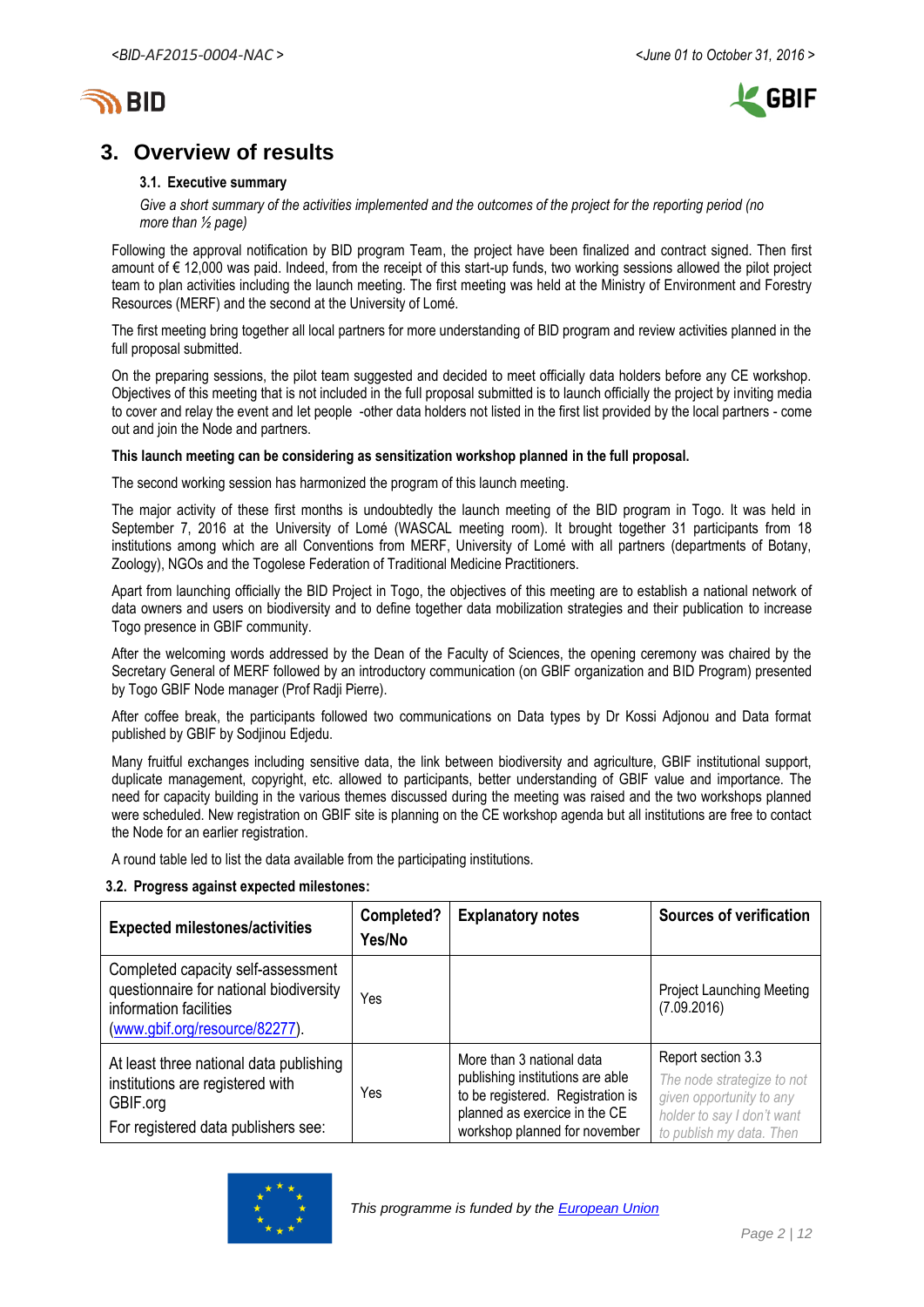



| http://www.gbif.org/publisher/search                                                                                                                    |     | 2016 (see CE Agenda)                                                                      | all of participants was<br>invited to talk about its<br>dataset can be published<br>during and after the<br>workshop.                     |
|---------------------------------------------------------------------------------------------------------------------------------------------------------|-----|-------------------------------------------------------------------------------------------|-------------------------------------------------------------------------------------------------------------------------------------------|
| At least one person from the project<br>team has completed the certification<br>process following the first BID<br><b>Capacity Enhancement workshop</b> | Yes | Participation of the first BID CE<br>workshop held in Kigali<br>(nominee Sodjinou Edjédu) | See the CE workshop<br>report<br>http://www.gbif.org/progra<br>mme/bid/project/africa/201<br>5/strengthening-togo-<br>stakeholder-network |
| Knowledge dissemination activities<br>have been scheduled following the<br>first BID Capacity Enhancement<br>workshop                                   | Yes | Following the launching meeting<br>relayed by all national media<br>and private one.      | Launching meeting report<br>http://www.gbif.org/progra<br>mme/bid/project/africa/201<br>5/strengthening-togo-<br>stakeholder-network      |

### **3.3. Datasets published on GBIF.org**

*If the dataset is not yet published, please indicate the name of the institution that is expected to host the data when published in the column "DOI or URL/Planned hosting institution". Add as many rows as needed.*

*This table shows exhaustively the list of data than could be mobilized in the country. The pilot team decides to publish this list in view of the next step that is the Sustainable workplan and fundraising. During the November workshop, datasets that are conform to GBIF formats will be firstly published.*

| Dataset title                                                                                                                                                                                                                                                                                                                                        | <b>Publishing</b><br><i>institution</i> | DOI or URL/Planned<br>hosting institution | Date/expected<br>date of publication         | <b>Explanatory notes</b>                           |
|------------------------------------------------------------------------------------------------------------------------------------------------------------------------------------------------------------------------------------------------------------------------------------------------------------------------------------------------------|-----------------------------------------|-------------------------------------------|----------------------------------------------|----------------------------------------------------|
| - Angiosperms,<br>- Seaweeds,<br>- Macroscopic fungi,<br>- Togo Agroforestry species<br>- Minor plants,<br>exotic<br>Spontaneous<br>and<br>horticultural plants<br>- Plant Biotechnology,<br>$-GMOs$<br>- Non-timber forest products,<br>- Ethnobotany and Ethnomycology                                                                             | Department of<br>Botany                 | <b>GBIF TOGO</b><br>www.gbif.org          | From November<br>2016 during the<br>workshop | Will receive the<br>mobile team in<br>October 2016 |
| Production, area and yield<br>millet.<br>cereals<br>(maize,<br>rice,<br>sorghum, fonio etc.)<br>tubers (cassava, yam, taro, sweet<br>potato etc.)<br>groundnuts,<br>(cowpeas,<br>legumes<br>vouandjou, soy )<br>coffee, cocoa, cashew<br>- In-process data pineapple<br>- Data production project on<br>orange, banana, avocado, palm oil,<br>ginger | Agricultural statistic<br>Office        | <b>GBIF TOGO</b><br>www.gbif.org          | From November<br>2016 during the<br>workshop | Start working with<br>the Node                     |
| - Quotas.<br>- operating license,<br>- hunting permit,<br>- Recipes<br>- taken measures<br>- Traded species                                                                                                                                                                                                                                          | <b>CITES Convention</b><br>Office       | <b>GBIF TOGO</b><br>www.gbif.org          | Up to June 2017                              |                                                    |
| biodiversity<br>- data<br>forest<br>$_{\text{on}}$<br>(agroforestry,<br>community forests,<br>protected areas).                                                                                                                                                                                                                                      | NGO Amis de la                          | <b>GBIF TOGO</b>                          | From November                                |                                                    |

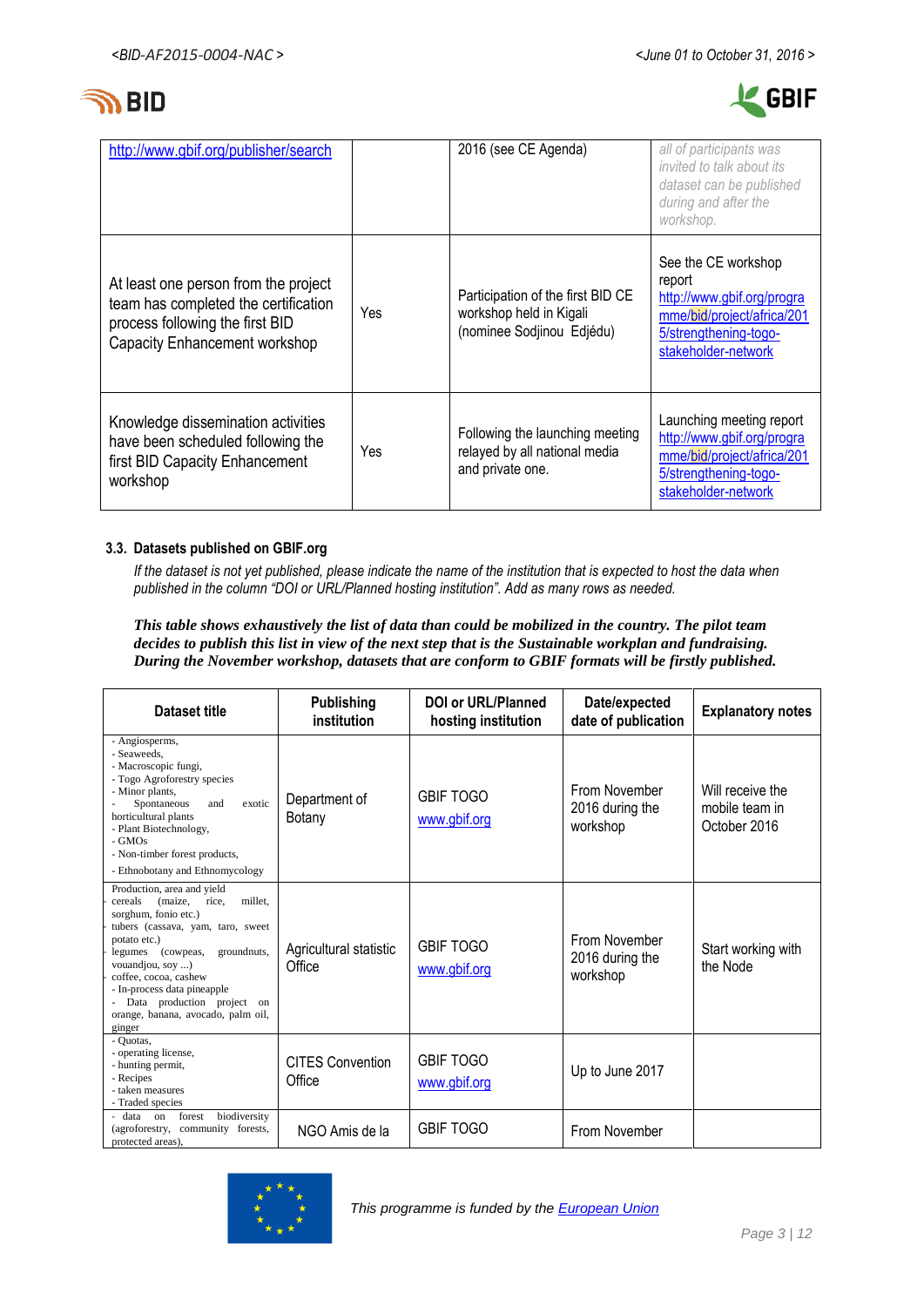



| - data on the chain of Atakora<br>(hydro-potential)<br>pastoral<br>agro-<br>forestry),                                                                                                                                                                                                                                                                                                                                                                                                                                                                                                                                                                                                                                           | Terre                                  | www.gbif.org                     | 2016 during the<br>workshop                  |                                                                                  |
|----------------------------------------------------------------------------------------------------------------------------------------------------------------------------------------------------------------------------------------------------------------------------------------------------------------------------------------------------------------------------------------------------------------------------------------------------------------------------------------------------------------------------------------------------------------------------------------------------------------------------------------------------------------------------------------------------------------------------------|----------------------------------------|----------------------------------|----------------------------------------------|----------------------------------------------------------------------------------|
| indigenous cultures of certain<br>community: yellow yam, etc.                                                                                                                                                                                                                                                                                                                                                                                                                                                                                                                                                                                                                                                                    |                                        |                                  |                                              |                                                                                  |
| - threatened plants,<br>poisonous plants                                                                                                                                                                                                                                                                                                                                                                                                                                                                                                                                                                                                                                                                                         | <b>FTPMT</b>                           | <b>GBIF TOGO</b><br>www.gbif.org | From November<br>2016 during the<br>workshop |                                                                                  |
| - Medicinal plants: treatment of<br>malaria and associated symptoms<br>- The nutraceuticals (medicated<br>feed)<br>- Veterinary phytomedicine<br>- Threatened Medicinal Plants and<br>rarefactions due to anthropogenic<br>pressure.                                                                                                                                                                                                                                                                                                                                                                                                                                                                                             | <b>CERFOPLAM/UL</b>                    | <b>GBIF TOGO</b><br>www.gbif.org | From November<br>2016 during the<br>workshop | Will receive the<br>mobile team in<br>October 2016                               |
| - Reforested species<br>- Area by species<br>Species location<br>No faunal data                                                                                                                                                                                                                                                                                                                                                                                                                                                                                                                                                                                                                                                  | <b>ODEF</b>                            | <b>GBIF TOGO</b><br>www.gbif.org | From November<br>2016 during the<br>workshop |                                                                                  |
| Biosecurity<br>- Taxonomy<br>- Access to genetic resources<br>Invasive alien Expèces<br>- Conservation of Plants<br>- Ecosystems<br>anthomophiles:<br>forest plantations                                                                                                                                                                                                                                                                                                                                                                                                                                                                                                                                                         | <b>CBD Focal Point</b>                 | <b>GBIF TOGO</b><br>www.gbif.org | From November<br>2016 during the<br>workshop |                                                                                  |
| - Turtles<br>-Laamatins (monitoring lamatins of<br>Togo lakes)<br>- Migratory Birds<br>- Reptils<br>- Natural resources<br>- Sacred Forests                                                                                                                                                                                                                                                                                                                                                                                                                                                                                                                                                                                      | NGO Agbozegue                          | <b>GBIF TOGO</b><br>www.gbif.org | From November<br>2016 during the<br>workshop |                                                                                  |
| - The implementation of the CBD<br>and associated agreement in<br>Togo<br>The fauna and the flora,<br>Projects related to biodiversity in<br>Togo<br>Species and Ecosystems<br>Reports and strategies developed<br>by Togo                                                                                                                                                                                                                                                                                                                                                                                                                                                                                                       | <b>CHM</b>                             | <b>GBIF TOGO</b><br>www.gbif.org | From November<br>2016 during the<br>workshop | Start working with<br>the Node                                                   |
| - Exceptional tide<br>Data sea, Wind data<br>Bacteria contained in ballast<br>water                                                                                                                                                                                                                                                                                                                                                                                                                                                                                                                                                                                                                                              | Lomé Port                              | <b>GBIF TOGO</b><br>www.gbif.org | Up to June 2017                              |                                                                                  |
| Plant Genetic Resources for Food<br>and Agriculture,<br>Plant Genetic Resources for Food<br>collections<br>and<br>Agriculture<br>(PGRFA)<br>Conservation and Use<br>Crop production, collection on<br>food crops (gene bank), cereals<br>(maize sorghum rice, fonio rice),<br>legumes<br>(cowpeas,<br>grain<br>soybeans, arrachides), fruits,<br>minor species, about adapting<br>(fungal<br>variety<br>diseases<br>bacterial, viral) and various pests,<br>not vivirères crops (cotton,<br>cocoa, oil palm, cashew tree<br>species, cola<br>Soil data: cover crops for soil<br>fertility<br>Animal production: cattle, goats,<br>poultry, studies on special farms:<br>escargot, rabbit, beekeeping,<br>Fishery resources: fish | <b>ITRA Research</b><br>Institute      | <b>GBIF TOGO</b><br>www.gbif.org | From November<br>2016 during the<br>workshop | Start working with<br>the Node and will<br>receive the mobile<br>team in October |
| Forestry<br>- Animal health,<br>Vegetable production<br>Special Livestock (rabbits, Cane<br>rats)                                                                                                                                                                                                                                                                                                                                                                                                                                                                                                                                                                                                                                | <b>INFA Tové Training</b><br>Institute | <b>GBIF TOGO</b><br>www.gbif.org | From November<br>2016 during the<br>workshop |                                                                                  |

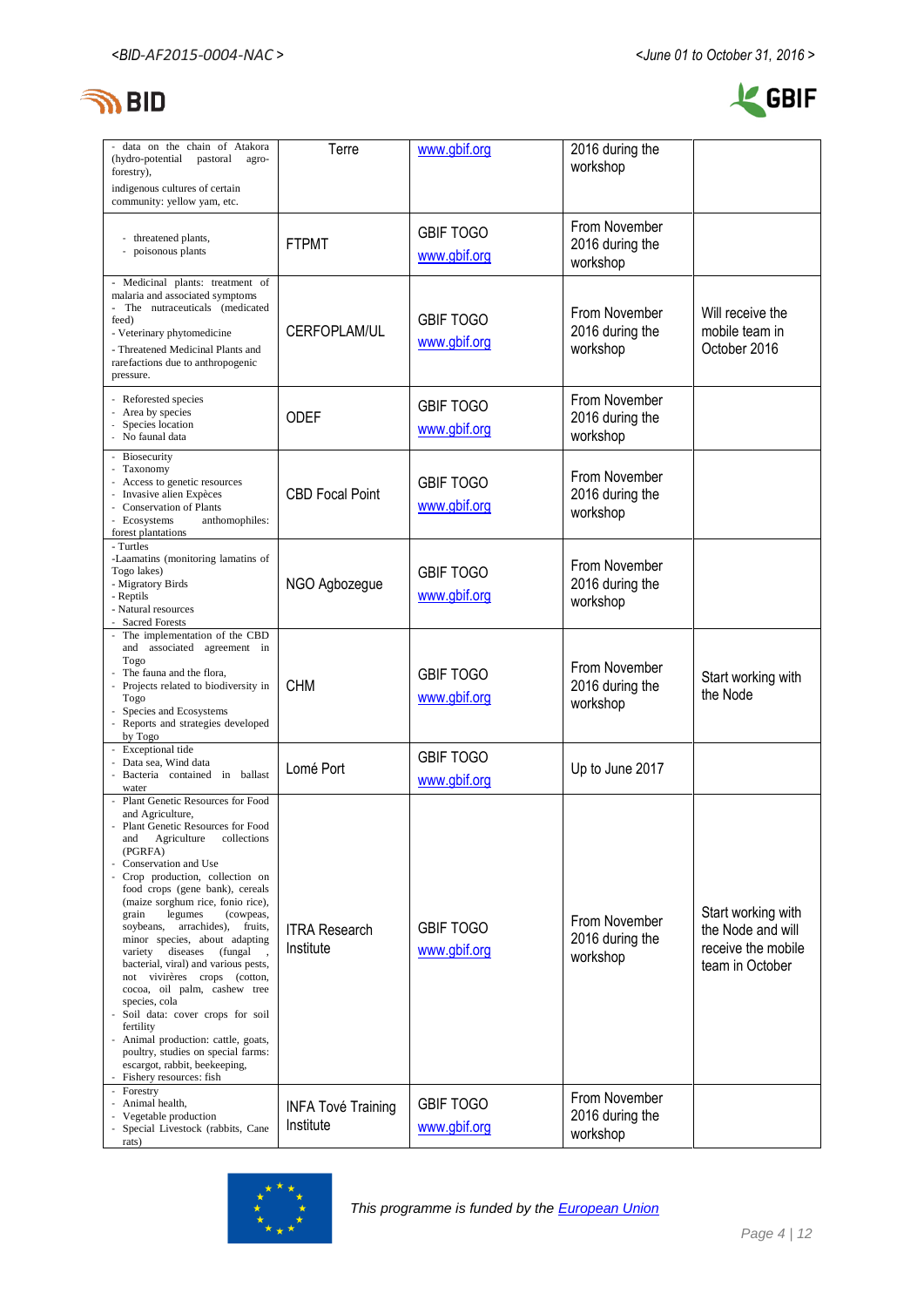



| Gardening                                                                                                                                                                                                                  |                             |                                  |                                              |                             |
|----------------------------------------------------------------------------------------------------------------------------------------------------------------------------------------------------------------------------|-----------------------------|----------------------------------|----------------------------------------------|-----------------------------|
| Data on climate change<br>$\overline{\phantom{a}}$<br>Species that can adapt to climate<br>$\overline{\phantom{a}}$<br>change                                                                                              | <b>Red Cross</b>            | <b>GBIF TOGO</b><br>www.gbif.org | Up to June 2017                              | Waiting for the<br>workshop |
| Regulatory<br>operational<br>and<br>$\overline{\phantom{0}}$<br>measures                                                                                                                                                   | <b>APA Convention</b>       | <b>GBIF TOGO</b><br>www.gbif.org | Up to June 2017                              |                             |
| Typology of wetlands in Togo<br>$\sim$<br>(ponds, rivers, artificial lakes and<br>$natural$<br>Ramsar sites in Togo<br>$\overline{\phantom{a}}$<br>Synergy: Ramsar and CMS,<br>$\overline{\phantom{a}}$<br>Ramsar and AEWA | <b>RAMSAR</b><br>Convention | <b>GBIF TOGO</b><br>www.gbif.org | From November 2016<br>during the workshop    |                             |
| Entomological collection                                                                                                                                                                                                   | Department of<br>Zoology    | <b>GBIF TOGO</b><br>www.gbif.org | From November<br>2016 during the<br>workshop |                             |

### **3.4. Examples of use of biodiversity data available through GBIF**

*Use the table to document use or planned use of data available through GBIF as part of your project. Please provide the DOI for datasets published on GBIF or data downloaded from GBIF in the "Dataset" column. Briefly describe how the data have been used or are planned to be used in the "Data use" column (ca. 50 words). Provide the date or approximate time frame in months for the use or planned use in the "Date/time frame" column. Please provide links to any documents or webpages documenting the use in the "Sources of verification" column. Add as many rows as needed.*

| <b>Dataset</b>                                        | Data user                                                                               | Data use                                                                                                                                      | Date/time<br>frame                                             | Sources of<br>verification                                                 | <b>Notes</b>                                     |
|-------------------------------------------------------|-----------------------------------------------------------------------------------------|-----------------------------------------------------------------------------------------------------------------------------------------------|----------------------------------------------------------------|----------------------------------------------------------------------------|--------------------------------------------------|
| -Herbarium sheets<br>-Angiosperms<br>-Threaten plants | -Researchers<br>(scientists,<br>doctorate, masters<br>students.<br>therapists)<br>-NGOs | Research (botany, plant and<br>$\overline{\phantom{0}}$<br>animal physiology<br>- Phytotherapists (medicine)<br>- Sensitization and awareness | <b>From</b><br>November to<br>the end of the<br>project (2018) | CE workshop<br>report<br>(December<br>$2016$ ),<br>Next progress<br>report | Will be<br>identified on<br>the next<br>workshop |
| Projects related to<br>biodiversity                   | Decision makers                                                                         | Management of protected area                                                                                                                  | From<br>November to<br>the end of the<br>project (2018)        | CE workshop<br>report<br>(December<br>$2016$ ),<br>Next progress<br>report |                                                  |
| Botanical collection<br>Entomological<br>collection   | -Scientists,<br>-Researchers                                                            | Data papers                                                                                                                                   | From<br>February<br>2017                                       | Data paper<br>workshop<br>report                                           |                                                  |
|                                                       |                                                                                         |                                                                                                                                               |                                                                |                                                                            |                                                  |

### **3.5. Events organized as part of the project**

*List all the events that have been organized as part of your project. Please provide links to any documents or webpages documenting the use in the "Sources of verification" column. Add as many rows as needed.*

| <b>Full title</b>                  | Organizing<br>institution | <b>Dates</b> | Number of<br>participants | <b>Sources of verification</b> |
|------------------------------------|---------------------------|--------------|---------------------------|--------------------------------|
| Partners<br>information<br>meeting | <b>GBIF TOGO</b>          | 30/06/2016   |                           | Documents preparation          |

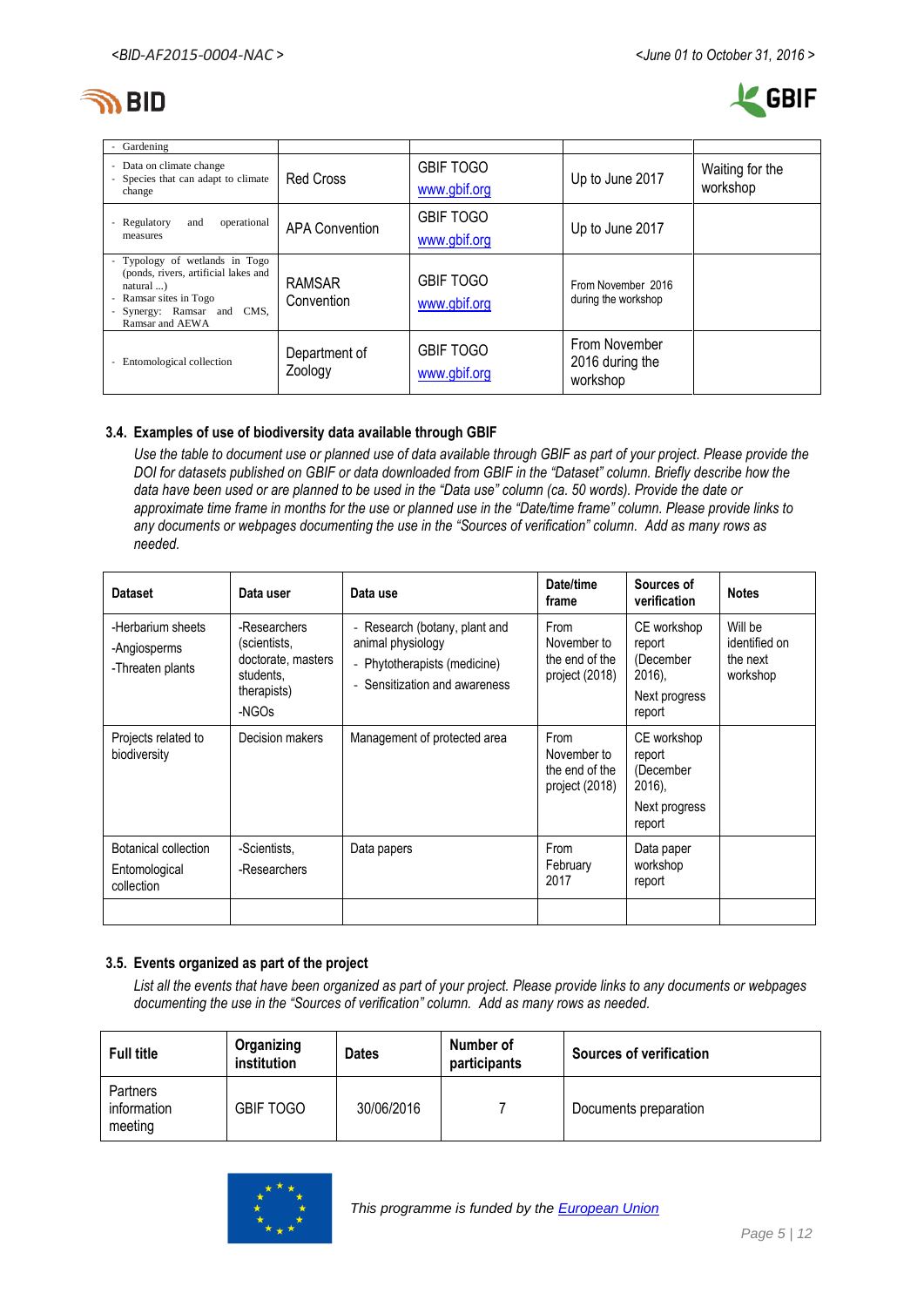



| Preparation of<br>launching meeting            | Node and local<br>partners                | 18/08/2016<br>02/09/2016 |                          | Invitation and preparation documents                                                                                   |
|------------------------------------------------|-------------------------------------------|--------------------------|--------------------------|------------------------------------------------------------------------------------------------------------------------|
| Launching meeting<br>of BID Program in<br>Togo | <b>GBIF TOGO</b><br>and local<br>Partners | 07/09/2016               | $30 + 11$ local<br>media | Meeting report<br>http://www.gbif.org/programme/bid/project/<br>africa/2015/strengthening-togo-<br>stakeholder-network |
|                                                |                                           |                          |                          |                                                                                                                        |

# **4. Implementation of BID project activities**

*Refer to section 2.2 "Deliverables, activities and reporting criteria" in your BID full proposal. Provide updates on each of the activities using the reporting criteria and other sources of verification as appropriate. Sources of verification are for example links to relevant digital document, news, newsletter, brochures, copies of agreements with data holding institutions, workshop related documents, pictures, etc.*

### **4.1. Goal 1: Establish or strengthen national biodiversity information facility**

#### *Activity 1 name: Capacity enhancement (Node Team Training) Technical workshop for Node Staff*

*Please use same activity name as the one given in section 2.2 "Deliverables, activities and reporting criteria" in your BID full proposal.*

#### **Description of any implementation during the reporting period**

One nominee from Togo's Node and the Node manager have attended the [BID Capacity Enhancement Workshop:](http://www.gbif.org/event/82794)  [Biodiversity data mobilization workshop for Sub-Saharan Africa](http://www.gbif.org/event/82794) held in Kigali, Rwanda from 22 to 25 August 2016.

The mobile team is already working with data holders starting with researchers at the University of Lomé (Faculty of Agronomy, Faculty of Science, etc.)

Node staff training will be held in November as side event for data holders CE workshop. Trainers will come from BelgianBIF and Canadensys. The Node manager is working with them, preparing these 2 events (emails, Skype meeting, Hangouts meeting, GoogleDocs).

Presentation of the progress report in the symposium of the Governing Board GB23 held in October in Brasilia (Brazil).

### **Sources of verification**

GoogleDocs link <https://docs.google.com/document/u/0/> GB23 Agenda and report <http://www.gbif.org/event/82941>

### *Activity 2 name: Capacity enhancement (stakeholders): BID Program Launch meeting*

#### **Description of any implementation during the reporting period**

Meeting with data owners, data holders and data managers from 18 national institutions, to explain what is GBIF and its objectives, what about BID program and its involvement, what is data and in what format it can be published by GBIF. What is the main role of each partner and data holder in the project, what is needed from them, the expected outcomes and outputs, what they will gain and how this project will make contributions towards national conservation and development efforts and towards international reporting obligations?

The event was attended by 4 national media and 7 private one.

A short survey applied during the meeting allowed the identification of available data.

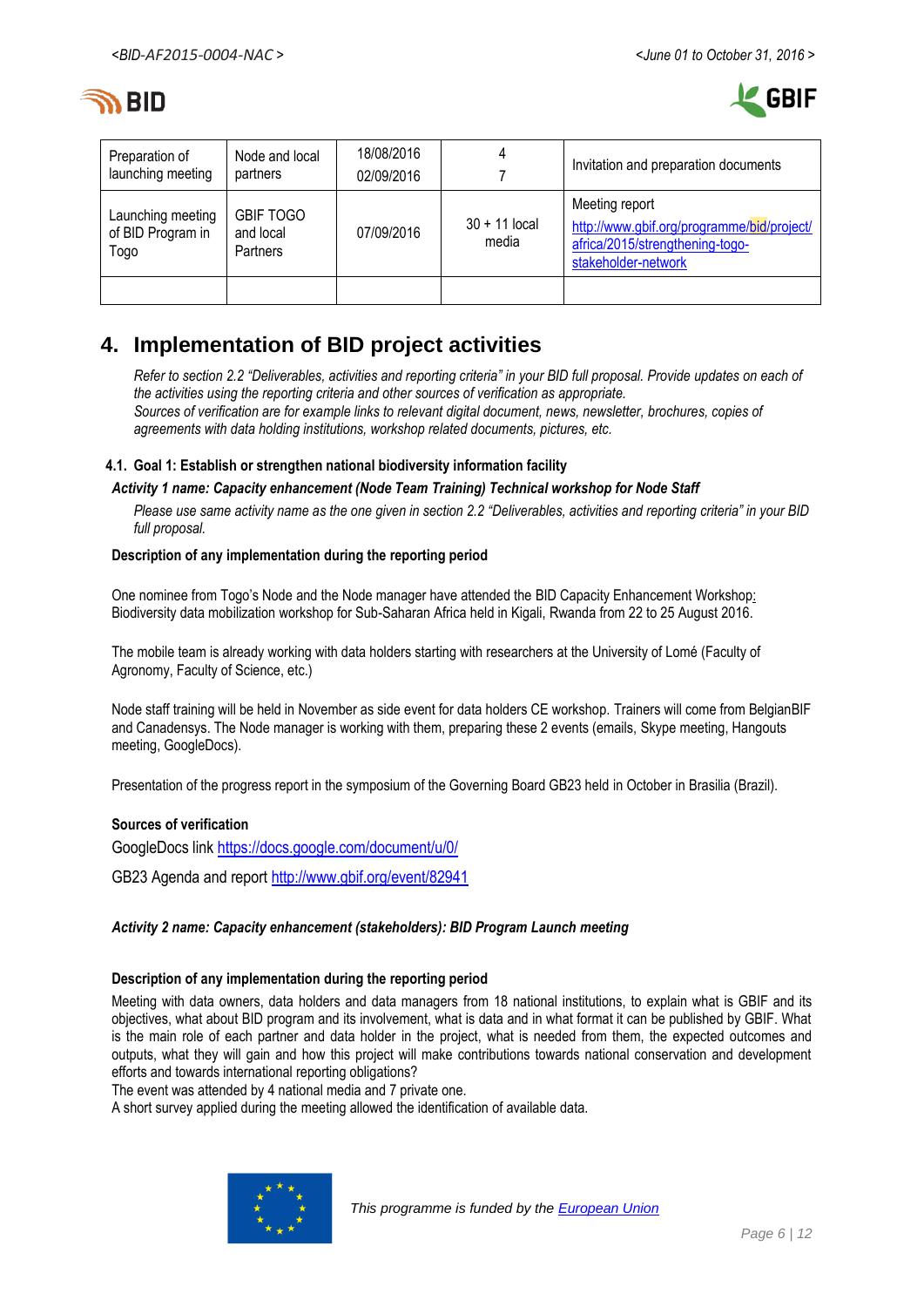



*We consider that the launch meeting has replaced the activity planned as "Sensitization workshop". The expected reporting criteria for the sensitization workshop listed in the full proposal will be achieved through the next activities like the CE workshop and other steering meeting with local partners.* 

#### **Sources of verification**

Meeting Report

<http://www.gbif.org/programme/bid/project/africa/2015/strengthening-togo-stakeholder-network>

- Links about some media participating o the launch meeting
- 1.Journal [klinklin.info](http://klinklin.info/) : <http://klinklin.info/spip.php?article431>
- 2.Journal [leredacteurlibre.info](http://leredacteurlibre.info/) : [http://www.leredacteurlibre.info/new/developpement-durable/211-la-synergie-des](http://www.leredacteurlibre.info/new/developpement-durable/211-la-synergie-des-recherches-pour-preserver-la-biosecurite-togolaise)[recherches-pour-preserver-la-biosecurite-togolaise](http://www.leredacteurlibre.info/new/developpement-durable/211-la-synergie-des-recherches-pour-preserver-la-biosecurite-togolaise)
- 3.Radio Lomé web site: [http://www.radiolome.tg/2016/09/07/enseignants-chercheurs-et-membres-de-la-societe-civile](http://www.radiolome.tg/2016/09/07/enseignants-chercheurs-et-membres-de-la-societe-civile-planchent-sur-la-preservation-de-la-biodiversite/)[planchent-sur-la-preservation-de-la-biodiversite/](http://www.radiolome.tg/2016/09/07/enseignants-chercheurs-et-membres-de-la-societe-civile-planchent-sur-la-preservation-de-la-biodiversite/)
- 4.Journal alwihdainfo : [http://www.alwihdainfo.com/Vers-la-mise-en-place-d-un-reseau-national-sur-la](http://www.alwihdainfo.com/Vers-la-mise-en-place-d-un-reseau-national-sur-la-biodiversite_a40591.html)[biodiversite\\_a40591.html](http://www.alwihdainfo.com/Vers-la-mise-en-place-d-un-reseau-national-sur-la-biodiversite_a40591.html)

*[Add as many activities as given in your full proposal under "Deliverables, activities and reporting criteria" for goal 1]*

# **4.2. Goal 2: Increase available biodiversity data, within and beyond the grant period**

#### *Activity 1 name:* **CE on Biodiversity Data publishing**

#### **Description of any implementation during the reporting period**

The launch meeting planned the first CE workshop on November 2016. The Node is now working with BelgianBIF and Canadensys on the agenda of this workshop. The approach adopted is to be very practice on this workshop. Then the first email was sent to the institutions to nominate the candidate corresponding to the profile describing. On the profile description, we include that "any participant will work on his own data that can be publishing during and after the workshop".

The mobile team including 2 PhD students is recruited to work on the project. This mobile team is already working closely, by direct contact with data holders like lecturers, researchers, PhD and Masters Students from the University of Lomé.

#### **Sources of verification**

[https://docs.google.com/forms/d/e/1FAIpQLSerARO8W174jhnBntVolWysYkwZFry\\_iV201Sg8g\\_lgra6dng/viewform](https://docs.google.com/forms/d/e/1FAIpQLSerARO8W174jhnBntVolWysYkwZFry_iV201Sg8g_lgra6dng/viewform) [https://docs.google.com/document/d/1M2wBiXk1\\_qLQ541HeakiWUn8v0Wa92v-v3hEtBFS9EY/edit](https://docs.google.com/document/d/1M2wBiXk1_qLQ541HeakiWUn8v0Wa92v-v3hEtBFS9EY/edit)

#### *Activity 2 name:* **Sustainable workplan and fundraising**

#### **Description of any implementation during the reporting period**

Participants of the launch meeting express and request the node expertise on proposal writing. Then for each participant, the next step is to identify the project ideas before the second round of BID programme for Africa. As example, on the launch meeting, a slide presenting the titles of projects funded by BID programme was shown.

Moreover, a proposal was sent to TWAS, applying for a grant for scientific meeting on Data paper writing and publishing. This application was supporting and signing by the Dean of Faculty of Science (University of Lomé), siege of the GBIF TOGO.

List of dataset in 3.3 must be an exciting source for fundraising on mobilising data.

#### **Sources of verification**

*[Add as many activities as given in your full proposal under "Deliverables, activities and reporting criteria" for goal 2]*

Table 3.3.

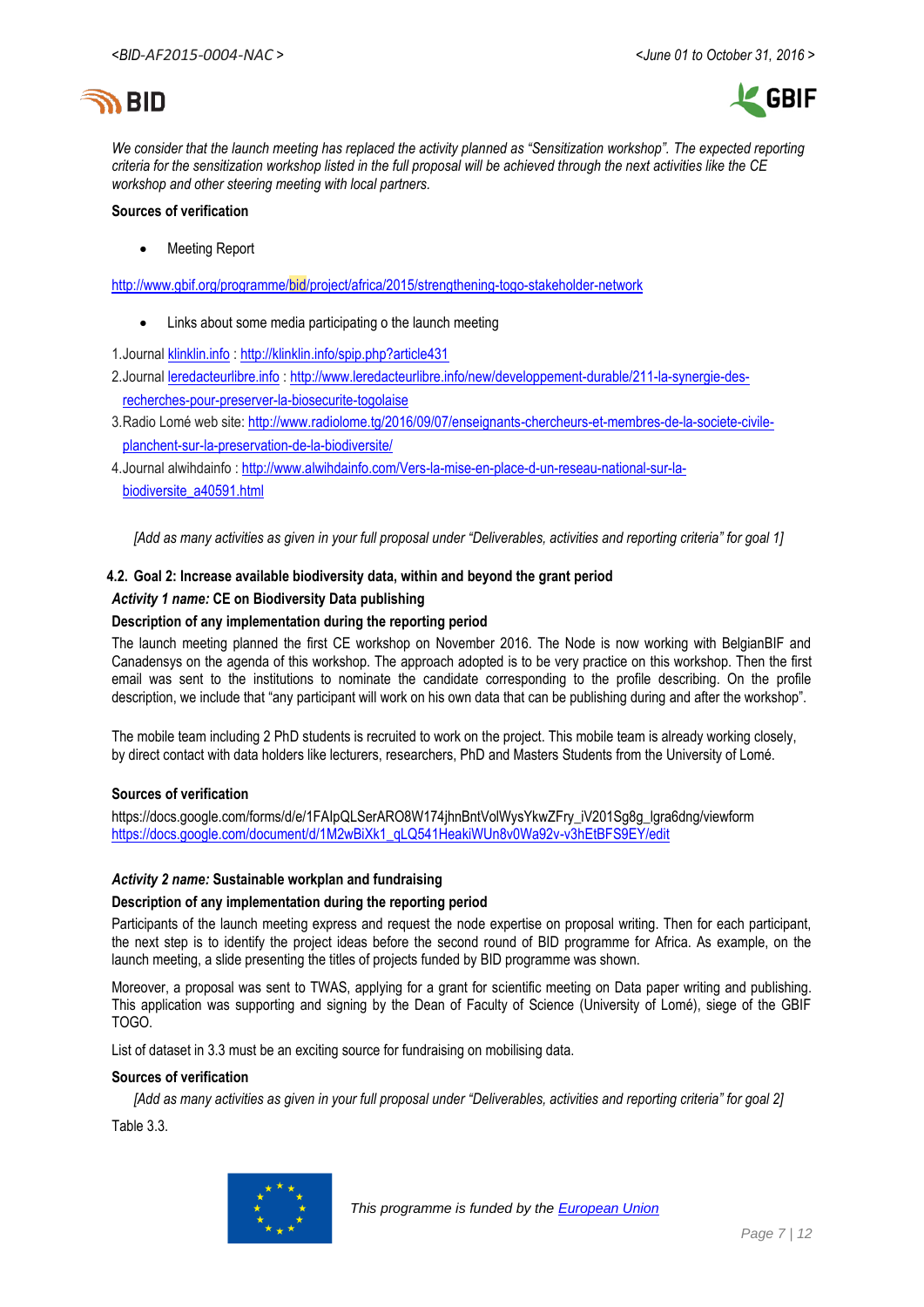

# **4.3. Goal 3: Apply biodversity data in response to national priorities**

# *Activity 1 name:* **Data use understanding survey Description of any implementation during the reporting period**

The Node working with external partners, is elaborating the survey that can be sent to local partners before the CE workshop in November 2016. Then, at the end of this first workshop, participants can plan for the second that will be focusing in data analysis and use.

#### **Sources of verification**

GoogleDocs

# *Activity 2 name:* **Data analysis techniques workshop Description of any implementation during the reporting period** Planned for February 2017

#### **Sources of verification**

*[Add as many activities as given in your full proposal under 'Deliverables, activities and reporting criteria" for goal 3]*

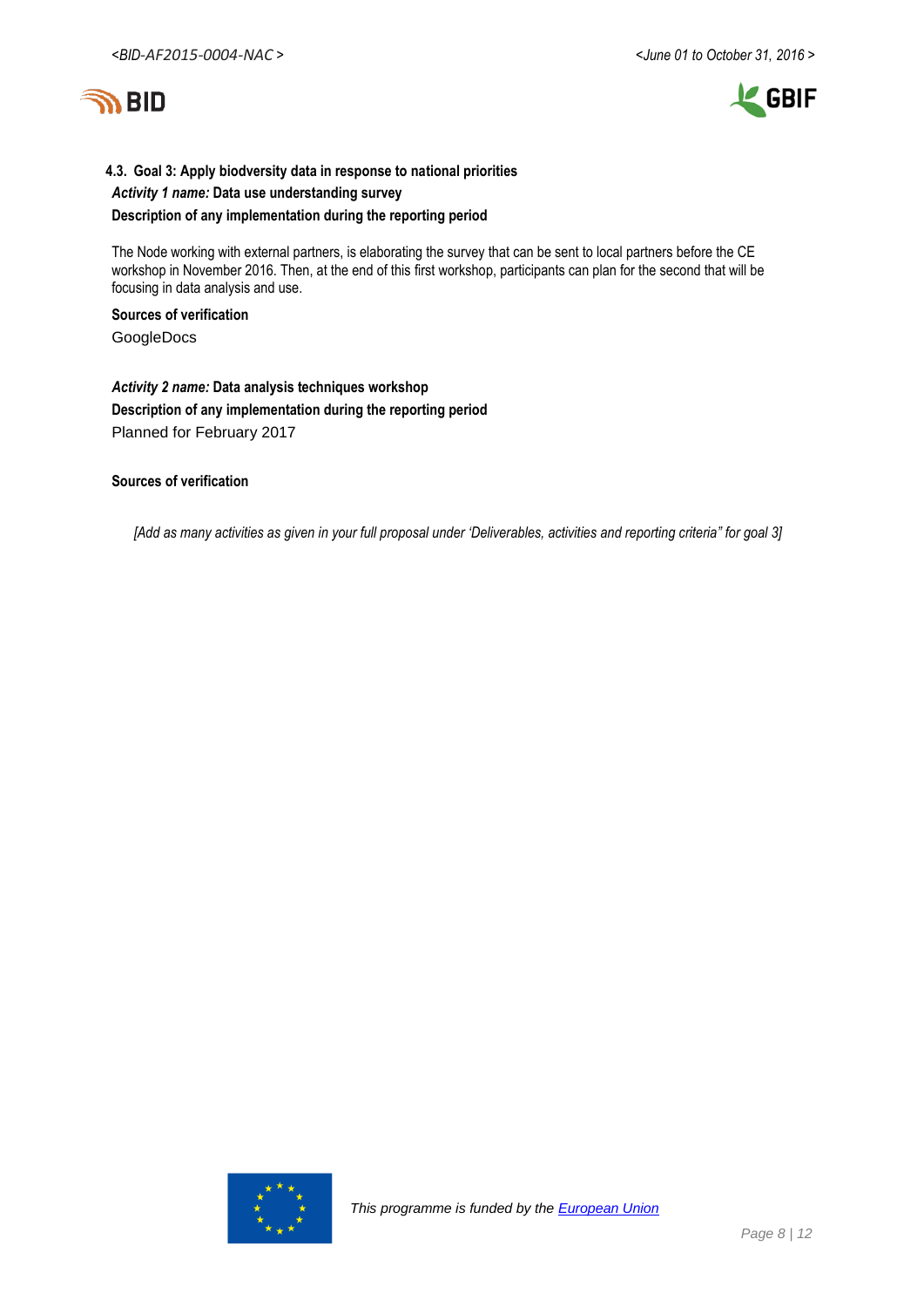



# **5. Updated calendar for the BID project implementation and evaluation period**

*The calendar should be completed in the same way as in the Full Project Proposal, but should include any expected changes. Provide reasons for any expected changes in section 5.1 'Explanatory Notes'.*

| Implementation period (maximum 24 months, starting 1 June 2016 at the earliest)         |              |                                                         |              |                |                 |                 |                |   |              |                    |              |              |              |                |              |                           |              |                           |              |         |             |         |              |              |                                                                             |
|-----------------------------------------------------------------------------------------|--------------|---------------------------------------------------------|--------------|----------------|-----------------|-----------------|----------------|---|--------------|--------------------|--------------|--------------|--------------|----------------|--------------|---------------------------|--------------|---------------------------|--------------|---------|-------------|---------|--------------|--------------|-----------------------------------------------------------------------------|
| Implementation period start date and end date<br>(dd/mm/yy)                             |              | Starting date: 01 June 2016<br>Ending date: 31 May 2018 |              |                |                 |                 |                |   |              |                    |              |              |              |                |              |                           |              |                           |              |         |             |         |              |              |                                                                             |
| <b>Activity</b>                                                                         | $\mathbf{1}$ | $\overline{2}$                                          | $\mathbf{3}$ | $\overline{4}$ | $5\overline{)}$ | $6\overline{6}$ | $\overline{7}$ | 8 |              | 9   10   11        |              | 12           |              | 13 14 15 16 17 |              |                           |              |                           |              |         | 18 19 20 21 | 22      |              | $23 \mid 24$ | <b>Notes</b>                                                                |
| Setting up of the project steering committee                                            | X            |                                                         | $\mathsf{x}$ | X              |                 |                 |                |   |              |                    |              |              |              |                |              |                           |              |                           |              |         |             |         |              |              |                                                                             |
| Capacity enhancement (Node Team Training)                                               |              |                                                         | X.           | X              |                 |                 |                |   |              |                    |              |              |              |                |              |                           |              |                           |              |         |             |         |              |              | Starting of scientists data publication                                     |
| BID Capacity Enhancement workshop 1                                                     |              |                                                         | X            | X              |                 |                 |                |   |              |                    |              |              |              |                |              |                           |              |                           |              |         |             |         |              |              |                                                                             |
| Sensitization workshop: Awareness of politicians and<br>decision makers. LAUNCH MEETING |              | $\mathsf{X}$                                            | $\mathsf{X}$ | $\mathsf{x}$   |                 |                 |                |   |              |                    |              |              |              |                |              |                           |              |                           |              |         |             |         |              |              |                                                                             |
| Capacity enhancement (stakeholders) +<br>Workshop on data analysis techniques           |              |                                                         |              | X.             | $\mathsf{X}$    | X               |                |   |              |                    |              |              |              |                |              |                           |              |                           |              |         |             |         |              |              | Including Workshop on data analysis<br>techniques and data publishing tools |
| Setting up of monitoring and evaluation committee for<br>biodiversity data mobilization |              |                                                         |              |                |                 | Χ               | Χ              |   |              |                    |              |              |              |                |              |                           |              |                           |              |         |             |         |              |              |                                                                             |
| Publication of national committee members in the<br>Official Journal                    |              |                                                         |              |                |                 | Χ               |                |   |              |                    |              |              |              |                |              |                           |              |                           |              |         |             |         |              |              |                                                                             |
| Advocacy actions to promote biodiversity data use                                       |              |                                                         |              |                |                 | X               | Χ              | X | $\mathsf{X}$ | $\mathsf{X}$       | $\mathsf{X}$ | $\mathsf{X}$ | $\mathsf{X}$ | $\mathsf{X}$   | $\mathsf{X}$ | $\boldsymbol{\mathsf{X}}$ | $\mathsf{X}$ | $\boldsymbol{\mathsf{X}}$ | $\mathsf{X}$ | $\sf X$ | $\sf X$     | $\sf X$ | $\mathsf{X}$ | $\sf X$      |                                                                             |
| 6-month progress analysis                                                               |              |                                                         |              |                |                 | X               |                |   |              |                    |              |              |              |                |              |                           |              |                           |              |         |             |         |              |              |                                                                             |
| Red list survey (National inventory of biodiversity data)                               |              |                                                         |              |                |                 |                 |                | X | $\mathsf{X}$ | X                  | $\sf X$      |              |              |                |              |                           |              |                           |              |         |             |         |              |              |                                                                             |
| Data use understanding survey                                                           |              |                                                         |              |                |                 |                 | X.             | X | X            |                    |              |              |              |                |              |                           |              |                           |              |         |             |         |              |              |                                                                             |
| Strengthen IPT metadata publishing                                                      |              |                                                         |              |                |                 |                 |                |   |              | $\pmb{\mathsf{X}}$ | $\mathsf{X}$ | $\sf X$      |              |                |              |                           |              |                           |              |         |             |         |              |              |                                                                             |

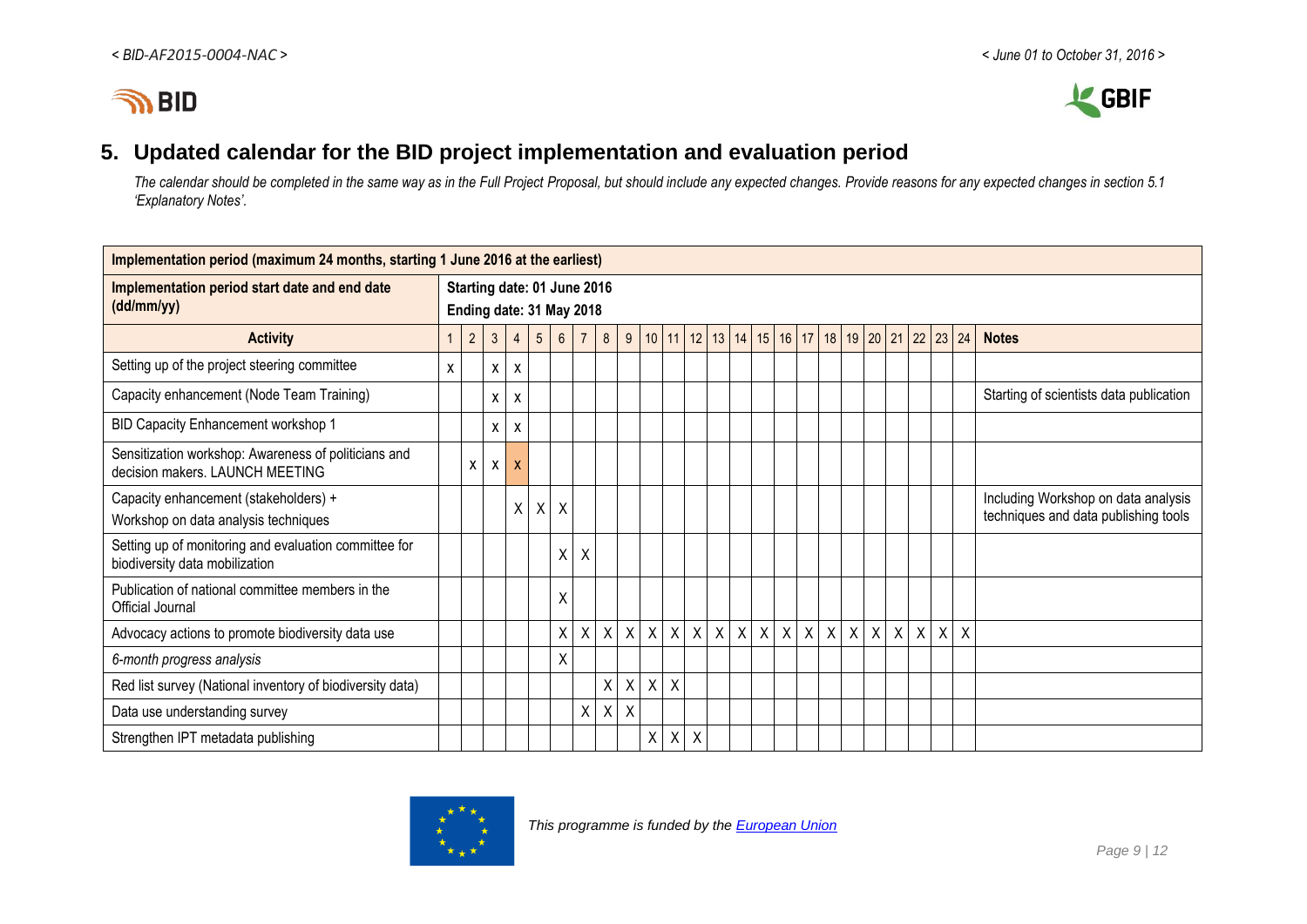$\mathbf{A}$  and  $\mathbf{A}$ 

| .BID                                                                      |  |          |          |  |  |                           |          |              |              |   |         |  |  |  |            |         | <b>GBIF</b>                                                                                                       |
|---------------------------------------------------------------------------|--|----------|----------|--|--|---------------------------|----------|--------------|--------------|---|---------|--|--|--|------------|---------|-------------------------------------------------------------------------------------------------------------------|
| Mid-term evaluation & reporting                                           |  |          |          |  |  |                           | $\times$ | $\mathsf{X}$ |              |   |         |  |  |  |            |         |                                                                                                                   |
| Sustainable work plan and fundraising                                     |  |          |          |  |  |                           |          | X.           | X            | X |         |  |  |  |            |         |                                                                                                                   |
| Digitization and publishing of Natural history collections                |  |          | $\times$ |  |  | x   x   x   x   x   x   x |          |              | $\mathsf{X}$ |   | $X$ $X$ |  |  |  |            |         |                                                                                                                   |
| Data publishing                                                           |  | $\times$ |          |  |  |                           |          |              |              |   |         |  |  |  | $x \mid x$ |         |                                                                                                                   |
| Data papers                                                               |  |          |          |  |  |                           | X.       | X            |              |   |         |  |  |  |            | $X$ $X$ |                                                                                                                   |
| Final reporting including politics and decision-makers<br>recommendations |  |          |          |  |  |                           |          |              |              |   |         |  |  |  |            | $X$ $X$ |                                                                                                                   |
| Sustainable workplan and fundraising                                      |  |          |          |  |  |                           |          |              |              |   |         |  |  |  |            |         | New proposal writing by the<br>$x   x   x   x   x   x   x$ sustainability committee and<br>fundraising activities |

| Evaluation period (maximum 6 months, ending 31 December 2018 at the latest) |                                                              |              |             |  |  |                                                                                                          |  |  |  |  |  |  |  |
|-----------------------------------------------------------------------------|--------------------------------------------------------------|--------------|-------------|--|--|----------------------------------------------------------------------------------------------------------|--|--|--|--|--|--|--|
| Evaluation period start date and end date<br>(dd/mm/yy)                     | Starting date: 01 June 2018<br>Ending date: 31 December 2018 |              |             |  |  |                                                                                                          |  |  |  |  |  |  |  |
| <b>Activity</b>                                                             | 2 <sup>1</sup>                                               |              | $3 \mid 4$  |  |  | $5 \mid 6 \mid$ Notes                                                                                    |  |  |  |  |  |  |  |
| Final financial and narrative reporting                                     | $X \mid$                                                     | $\mathsf{X}$ |             |  |  |                                                                                                          |  |  |  |  |  |  |  |
| Monitoring meeting of sustainability committee                              |                                                              | $X$ $X$      |             |  |  |                                                                                                          |  |  |  |  |  |  |  |
| Assessment of the project results                                           |                                                              |              | $X$ $X$ $X$ |  |  |                                                                                                          |  |  |  |  |  |  |  |
| Final review of new proposal and fundraising activities                     |                                                              |              |             |  |  | $X \mid X \mid X \mid$ Proposal submission to UNDP, JRS or other partnership identified by the committee |  |  |  |  |  |  |  |
| <activity name=""></activity>                                               |                                                              |              |             |  |  |                                                                                                          |  |  |  |  |  |  |  |

# **5.1. Explanatory notes:**

Local partners at the setting up meeting indicate the necessity of a launching workshop. This meeting was included in the agenda and was held on september 7, 2016. Importance of this launch meeting is to inform people (scientists, NGOs, politicians and decision makers about BID Programme) and to bring together scientists from university and resarch institute and others coming from ministries (environment and forest resources, health, planification, agriculture, etc.)

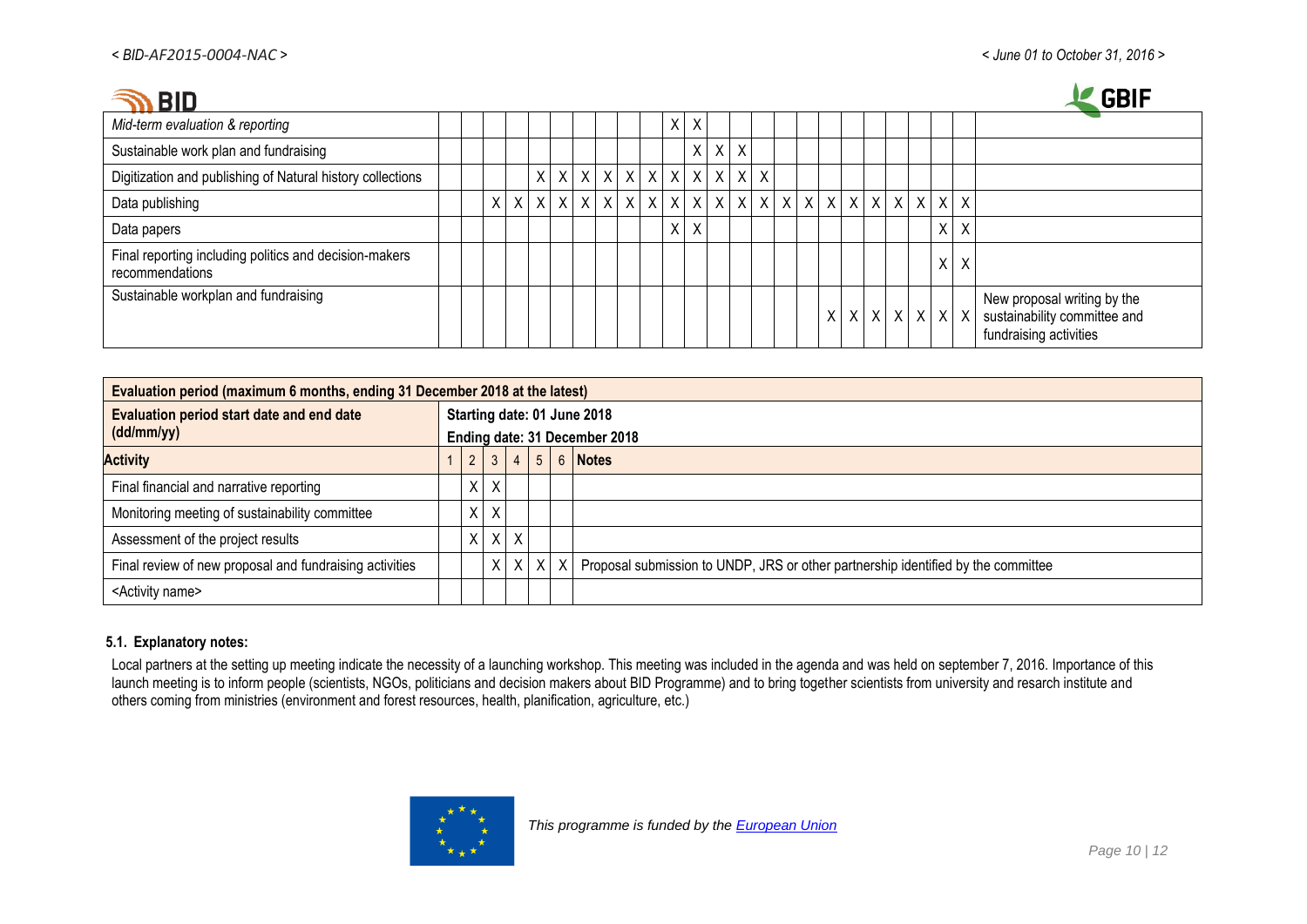

# **6. Beneficiaries/affiliated entities and other cooperation**

#### **6.1. Relationship with project partners**

*Please describe the relationship between your project coordinating team/institution and your project partners, and with any other organisations involved in implementing your BID project.*

Relationship with the project partner is appreciable. Since announcing the project grant, all of them was informed by email. All of them are replied expressing their happiness. Two meeting was held with local partners to prepare and organize the launching meeting. In the launching meeting, all of them was physically. Report of the meeting was assured by the partner of Ministry of Environment.

The mobile team (Communicator Agent) is from University of Lome and MERF.

Many email was exchanged with external partners (BelgianBIF and Canadensys) and the launching meeting report sent to them. On September 29, 2016, a Skype meeting was held between the Node and external partners, starting organizing the next CE workshop. GoogleDoc in Google Drive<https://drive.google.com/drive/my-drive> is open for exchange and workshop agenda build.

#### **6.2. Links to other projects and actions**

*Where applicable, outline any links and synergies you have developed with other actions, e.g. GBIF nodes, other BID funded projects, etc. If your organization has received previous grants in view of strengthening the same target group, to what extent has your BID project been able to build upon/complement the previous project(s) ?*

The Node applied for a small grant to help organizing a workshop on Data Papers. We are waiting for the result.

# **7. Visibility**

*Please refer to th[e BID guidelines.](http://bid.gbif.org/en/community/communication-guidelines/)*

#### **7.1. Visibility of the BID project**

*How is the visibility of your BID project being ensured?*

#### **Short summary**

- For any courrier at local, national or international level, logos (BID, GBIF, UE) and sentence like This project is funded by the European Union" are included.
- For any speech (starting presentation, welcoming speech, etc.) sentence "This project is funded by the European Union" is many time pronounced.
- For each event, agenda and report are sent to BID team on GBIF Secretariat and information published on BID Togo webpage on BID web site.
- For the launching meeting, 11 media was invited to cover the event. News cutting, interviews and reportage are available.

### **Sources of verification**

<http://www.gbif.org/programme/bid/project/africa/2015/strengthening-togo-stakeholder-network>

#### **7.2. Visibility of the EU contribution**

*How is the visibility of the EU contribution being ensured within your project implementation?*

#### **Short summary**

- For any courrier at local, national or international level, logos (BID, GBIF, UE) and sentence like This project is funded by the European Union" are included.